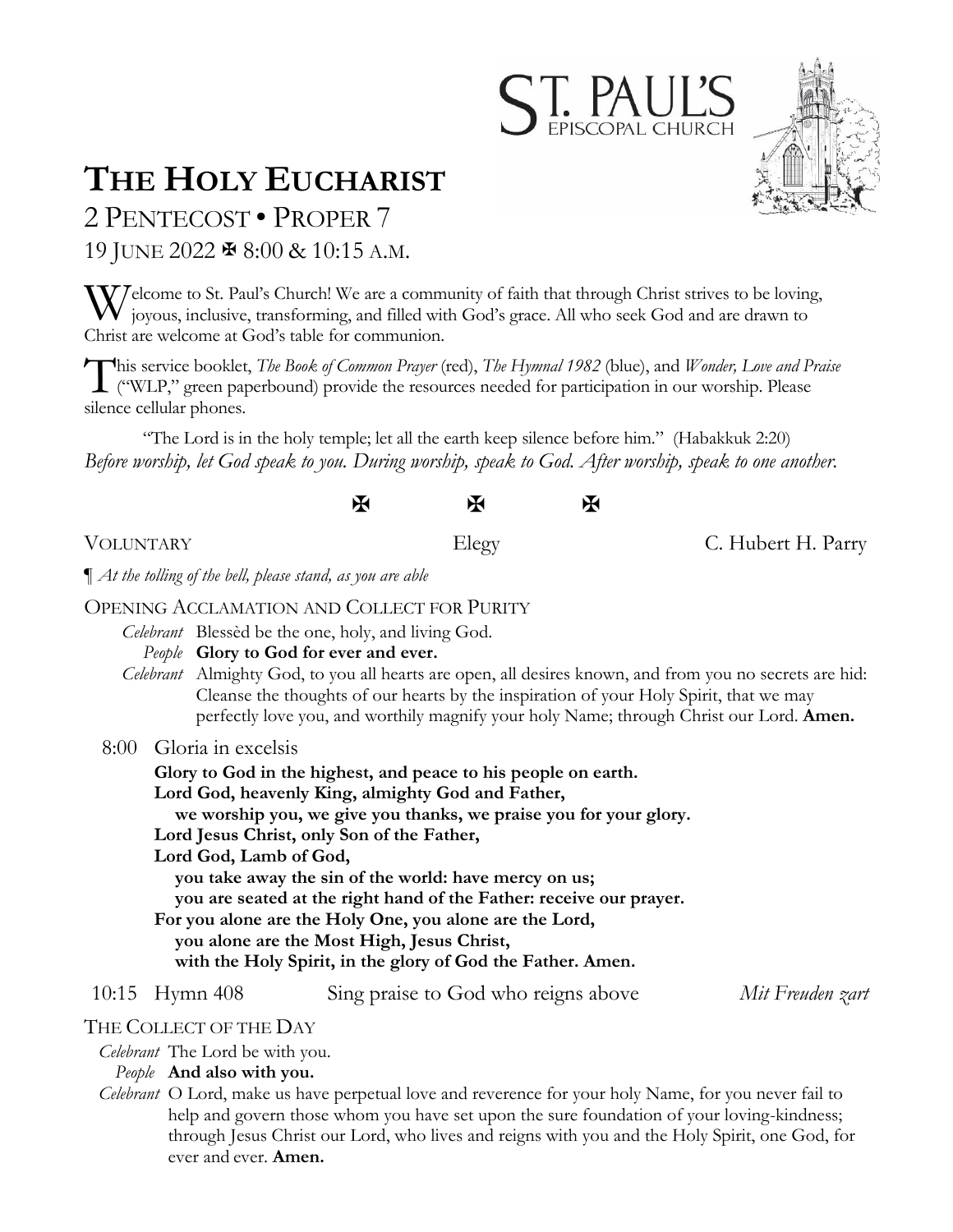#### *¶ Please be seated.*

## **THE WORD OF GOD**

was ready to be sought out by those who did not ask, to be found by those who did not seek me. I said, I was ready to be sought out by those who did not ask, to be found by those who did not seek me. I said "Here I am, here I am," to a nation that did not call on my name. I held out my hands all day long to a rebellious people, who walk in a way that is not good, following their own devices; a people who provoke me to my face continually, sacrificing in gardens and offering incense on bricks; who sit inside tombs, and spend the night in secret places; who eat swine's flesh, with broth of abominable things in their vessels; who say, "Keep to yourself, do not come near me, for I am too holy for you." These are a smoke in my nostrils, a fire that burns all day long. See, it is written before me: I will not keep silent, but I will repay; I will indeed repay into their laps their iniquities and their ancestors' iniquities together, says the LORD; because they offered incense on the mountains and reviled me on the hills, I will measure into their laps' full payment for their actions. Thus says the LORD: As the wine is found in the cluster, and they say, "Do not destroy it, for there is a blessing in it," so I will do for my servants' sake, and not destroy them all. I will bring forth descendants from Jacob, and from Judah inheritors of my mountains; my chosen shall inherit it, and my servants shall settle there.

*Reader* The Word of the Lord. *People* **Thanks be to God.**

#### PSALM 22:18–27

|    | 18 Be not far away, O LORD; *                                                             |                              |
|----|-------------------------------------------------------------------------------------------|------------------------------|
|    | you are my strength; hasten to help me.                                                   |                              |
| 19 | Save me from the sword, *                                                                 |                              |
|    | my life from the power of the dog.                                                        |                              |
|    | 20 Save me from the lion's mouth, *                                                       |                              |
|    | my wretched body from the horns of wild bulls.                                            |                              |
|    | 21 I will declare your Name to my brethren; *                                             |                              |
|    | in the midst of the congregation I will praise you.                                       |                              |
| 22 | Praise the LORD, you that fear him; *                                                     |                              |
|    | stand in awe of him, O offspring of Israel;                                               |                              |
|    | all you of Jacob's line, give glory.                                                      |                              |
| 23 | For he does not despise nor abhor the poor in their poverty;                              |                              |
|    | neither does he hide his face from them; *                                                |                              |
|    | but when they cry to him, he hears them.                                                  |                              |
|    | 24 My praise is of him in the great assembly; *                                           |                              |
|    | I will perform my vows in the presence                                                    |                              |
|    | of those who worship him.                                                                 |                              |
| 25 | The poor shall eat and be satisfied,                                                      |                              |
|    | and those who seek the LORD shall praise him: *                                           |                              |
|    | "May your heart live for ever!"                                                           |                              |
|    | 26 All the ends of the earth shall remember and turn to the LORD, *                       |                              |
|    | and all the families of the nations shall bow before him.                                 |                              |
| 27 | For kingship belongs to the LORD; *                                                       |                              |
|    | he rules over the nations.                                                                |                              |
|    | $\P$ Please stand as you are able, and remain standing through the reading of the Gospel. |                              |
|    | <b>HYMN 626</b><br>Lord, be thy word my rule                                              | Quam dilecta<br>Luke 8:26–39 |
|    | <b>THE GOSPEL</b>                                                                         |                              |
|    |                                                                                           |                              |

*Deacon* The Holy Gospel of our Lord Jesus Christ according to Luke. *People* **Glory to you, Lord Christ.**

THE LESSON ISAIA 65:1–9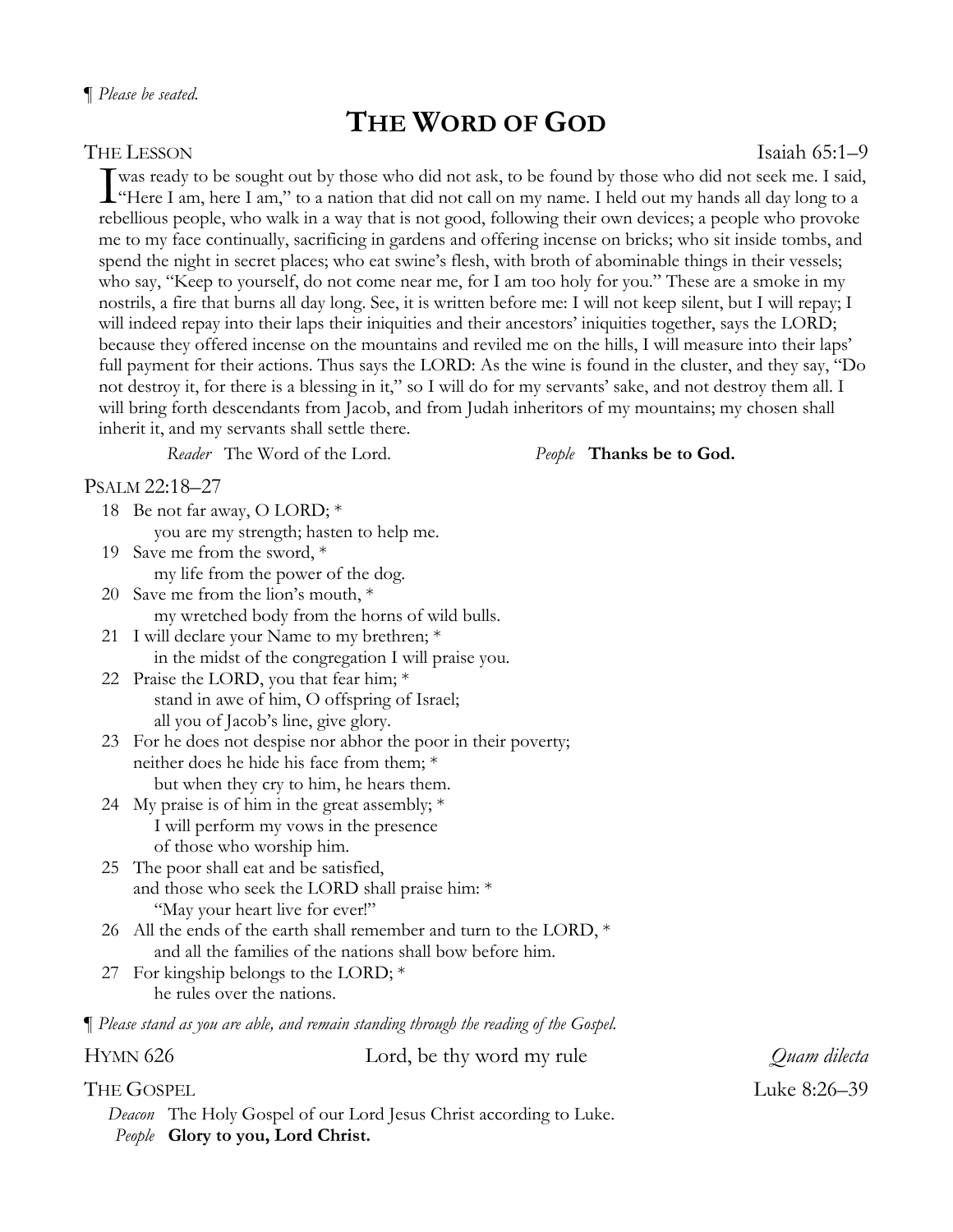esus and his disciples arrived at the country of the Gerasenes, which is opposite Galilee. As he stepped out on land, a man of the city who had demons met him. For a long time he had worn no clothes, and I esus and his disciples arrived at the country of the Gerasenes, which is opposite Galilee. As he stepped out on land, a man of the city who had demons met him. For a long time he had worn no clothes, and he did not live the top of his voice, "What have you to do with me, Jesus, Son of the Most High God? I beg you, do not torment me"—for Jesus had commanded the unclean spirit to come out of the man. (For many times it had seized him; he was kept under guard and bound with chains and shackles, but he would break the bonds and be driven by the demon into the wilds.) Jesus then asked him, "What is your name?" He said, "Legion"; for many demons had entered him. They begged him not to order them to go back into the abyss. Now there on the hillside a large herd of swine was feeding; and the demons begged Jesus to let them enter these. So he gave them permission. Then the demons came out of the man and entered the swine, and the herd rushed down the steep bank into the lake and was drowned. When the swineherds saw what had happened, they ran off and told it in the city and in the country. Then people came out to see what had happened, and when they came to Jesus, they found the man from whom the demons had gone sitting at the feet of Jesus, clothed and in his right mind. And they were afraid. Those who had seen it told them how the one who had been possessed by demons had been healed. Then all the people of the surrounding country of the Gerasenes asked Jesus to leave them; for they were seized with great fear. So he got into the boat and returned. The man from whom the demons had gone begged that he might be with him; but Jesus sent him away, saying, "Return to your home, and declare how much God has done for you." So he went away, proclaiming throughout the city how much Jesus had done for him.

*Deacon* The Gospel of the Lord. *People* **Praise to you, Lord Christ.**

THE SERMON The Rev'd Jay P. Burkardt

*¶ A period of silence follows the Sermon. Then the all stand, as able, for*

#### THE NICENE CREED

- **We believe in one God, the Father, the Almighty, maker of heaven and earth, of all that is, seen and unseen.**
- **We believe in one Lord, Jesus Christ, the only Son of God, eternally begotten of the Father, God from God, Light from Light, true God from true God, begotten, not made, of one Being with the Father. Through him all things were made. For us and for our salvation he came down from heaven: by the power of the Holy Spirit he became incarnate from the Virgin Mary, and was made man. For our sake he was crucified under Pontius Pilate; he suffered death and was buried. On the third day he rose again in accordance with the Scriptures; he ascended into heaven and is seated at the right hand of the Father. He will come again in glory to judge the living and the dead, and his kingdom will have no end.**
- **We believe in the Holy Spirit, the Lord, the giver of life, who proceeds from the Father and the Son. With the Father and the Son he is worshiped and glorified. He has spoken through the Prophets. We believe in one holy catholic and apostolic Church. We acknowledge one baptism for the forgiveness of sins. We look for the resurrection of the dead, and the life of the world to come. Amen.**

#### THE PRAYERS OF THE PEOPLE

*¶ The people respond,* **Hear our prayer***.*

#### *¶ The Celebrant adds a concluding Collect.*

#### THE CONFESSION OF SIN

**Most merciful God, we confess that we have sinned against you in thought, word, and deed, by what we have done, and by what we have left undone. We have not loved you with our whole heart; we have not loved our neighbors as ourselves. We are truly sorry and we humbly repent. For the sake of your Son Jesus Christ, have mercy on us and forgive us; that we may delight in your will, and walk in your ways, to the glory of your Name. Amen**.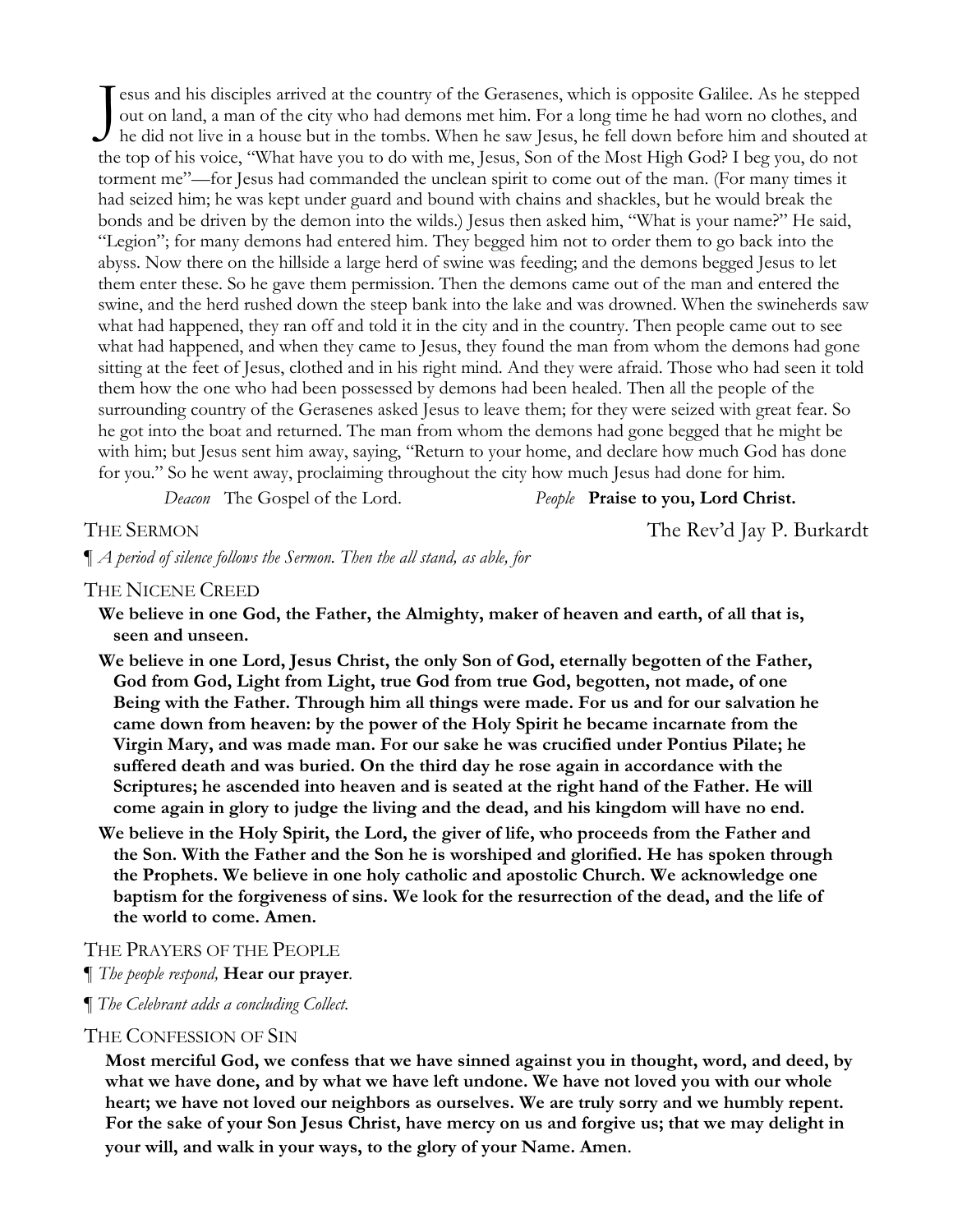#### *¶ The Celebrant pronounces the Absolution*

Almighty God have mercy on you, forgive you all your sins through our Lord Jesus Christ, strengthen you in all goodness, and by the power of the Holy Spirit keep you in eternal life. **Amen.**

#### EXCHANGE OF PEACE

*Celebrant* The peace of the Lord be always with you. *People* **And also with you.**

## **THE HOLY COMMUNION**

*¶ Please stand, as you are able, for*

#### THE PRESENTATION OF GIFTS

- 8:00 **All things come of thee, O Lord, and of thine own have we given thee.**
- 10:15 Hymn 380 *(stz. 3) Old 100th*

**Praise God, from whom all blessings flow; Praise him, all creatures here below; Praise him, above ye heavenly host; Praise Father, Son, and Holy Ghost: Amen.**

*Celebrant* The Lord be with you. *People* **And also with you.**

*Celebrant* Lift up your hearts.

*People* **We lift them to the Lord.**

*Celebrant* Let us give thanks to the Lord our God. *People* **It is right to give God thanks and praise.**

All thanks and praise are yours at all times and in all places, our true and loving God; through Jesus Christ, our eternal Word, the Wisdom from on high by whom you created all things. You laid the foundations of the world and enclosed the sea when it burst out from the womb; You brought forth all creatures of the earth and gave breath to humankind. Wondrous are you, Holy One of Blessing, all you create is a sign of hope for our journey; And so as the morning stars sing your praises we join the heavenly beings and all creation as we shout with joy:

SANCTUS AND BENEDICTUS (Hymnal S 125) Richard Proulx

#### **Holy, Holy, Holy Lord, God of power and might; heaven and earth are full of your glory. Hosanna in the highest! Blessed is the one who comes in the Name of the Lord. Hosanna in the highest!**

#### *Please remain standing or kneel.*

Glory and honor are yours, Creator of all, your Word has never been silent; you called a people to yourself, as a light to the nations, you delivered them from bondage and led them to a land of promise. Of your grace, you gave Jesus to be human, to share our life, to proclaim the coming of your holy reign and give himself for us, a fragrant offering. Through Jesus Christ our Redeemer, you have freed us from sin, brought us into your life, reconciled us to you, and restored us to the glory you intend for us.

We thank you that on the night before he died for us Jesus took bread, and when he had given thanks to you, he broke it, gave it to his friends and said: "Take, eat, this is my Body, broken for you. Do this for the remembrance of me."

THE GREAT THANKSGIVING *Enriching our Worship,* Prayer 3

ORGAN SOLO Prelude on 'Rhosymedre' R. Vaughan Williams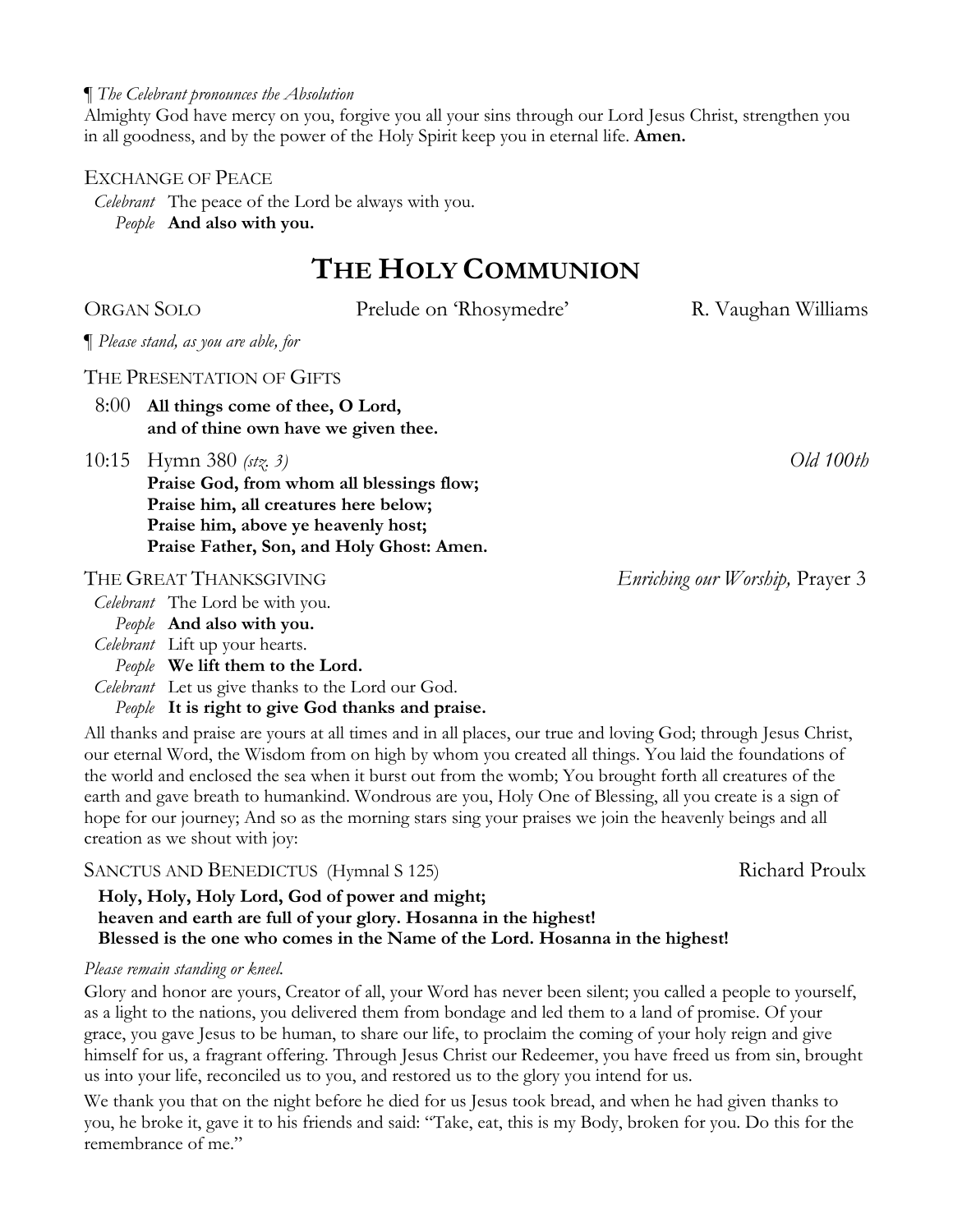After supper Jesus took the cup of wine, said the blessing, gave it to his friends and said: "Drink this, all of you: this cup is the new Covenant in my Blood, poured out for you and for all for the forgiveness of sin. Do this for the remembrance of me."

And so, remembering all that was done for us: the cross, the tomb, the resurrection and ascension, longing for Christ's coming in glory, and presenting to you these gifts your earth has formed and human hands have made, we acclaim you, O Christ:

### **Dying, you destroyed our death. Rising, you restored our life. Christ Jesus, come in glory!**

#### *The Celebrant continues*

Send your Holy Spirit upon us and upon these gifts of bread and wine that they may be to us the Body and Blood of your Christ. Grant that we, burning with your Spirit's power, may be a people of hope, justice and love. Giver of Life, draw us together in the Body of Christ, and in the fullness of time gather us with blessed Paul and all your people into the joy of our true eternal home.

Through Christ and with Christ and in Christ, by the inspiration of your Holy Spirit, we worship you our God and Creator in voices of unending praise.

#### *Celebrant and People*

#### **Blessed are you now and for ever. AMEN.**

And now, as our Savior Christ has taught us, we are bold to say:

**Our Father, who art in heaven, hallowed be thy Name, thy kingdom come, thy will be done, on earth as it is in heaven. Give us this day our daily bread. And forgive us our trespasses, as we forgive those who trespass against us. And lead us not into temptation, but deliver us from evil. For thine is the kingdom, and the power, and the glory, for ever and ever. Amen.**

#### AT THE BREAKING OF THE BREAD

*Celebrant* Alleluia! Christ our Passover is sacrificed for us.

### *People* **Therefore let us keep the feast. Alleluia!**

*¶ At the direction of the ushers, the congregation comes forward for communion. At this time, only the bread is offered. If you are not able to come forward to receive, please let an usher know and communion will be brought to you. Gluten-free wafers are available; please let the priest know of your need.*

HYMN 587 Our Father, by whose Name all fatherhood is known *Rhosymedre*

### THE PRAYER AFTER COMMUNION

**Eternal God, heavenly Father, you have graciously accepted us as living members of your Son our Savior Jesus Christ, and you have fed us with spiritual food in the Sacrament of his Body and Blood. Send us now into the world in peace, and grant us strength and courage to love and serve you with gladness and singleness of heart; through Christ our Lord. Amen.**

*¶ The Celebrant blesses the people, who respond,* **Amen.**

| <b>HYMN</b> 535                                                    | Ye servants of God, your Master proclaim | Paderborn     |  |
|--------------------------------------------------------------------|------------------------------------------|---------------|--|
| THE DISMISSAL                                                      |                                          |               |  |
| Let us go forth in the name of Christ.<br>People Thanks be to God! |                                          |               |  |
| <b>VOLUNTARY</b>                                                   | Twelve Organ Voluntaries, op. 6 (no. 2)  | Samuel Wesley |  |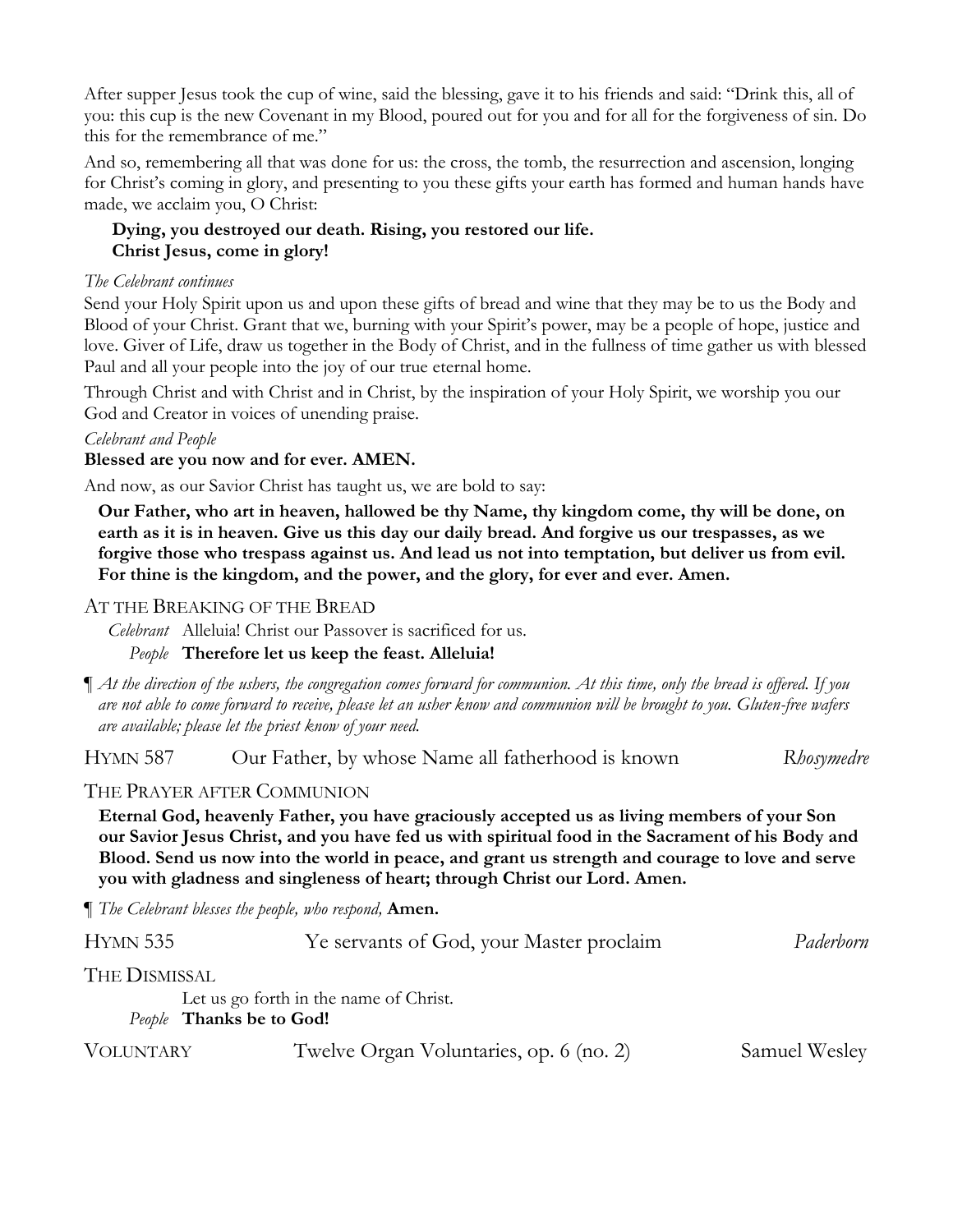*The flowers are given to the Glory of God and in loving memory of Nancy & John P. Kellas II*

## **NEWS AND NOTICES**

- **The Church Office** will be closed on Monday, June 20th for the Juneteenth holiday.
- **Bible Study** is today at 9:00am in the (air-conditioned) Vestry Room. We will discuss the Sunday lessons. All are welcome!
- **Do you have a favorite hymn?** Please email Robert at [rpoovey@stpaulsec.org,](mailto:rpoovey@stpaulsec.org) call him at (585) 271– 2240, or speak to him at church; he will work it into a service over the summer months.
- <sup> $\triangle$ </sup> Our Rector, Rob Picken, is on **sabbatical** through August 16<sup>th</sup>. Please contact the Parish Office with any pastoral concerns. The Wardens are also available to speak with you.
- **Episcopal Night at Frontier Field:** Save the date! July 29, 7:05pm, Enjoy a summer evening with all our friends! Rochester Red Wings vs the Scranton/Wilkes-Barre Rail Riders plus, post-game fireworks! Purchase details to come.
- **Summer Pledge Payments:** Please remember to mail in your pledge payments if you are not able to attend services. Your continued payments help maintain our cash flow during the summer months. Thank you in advance. Lisa M. Werner, Accounting Assistant
- **Parish Photos:** Do you have photos you've taken at parish events and would like to share them with the rest of the congregation? Please email them to Sonja Slother, Director of Comm. & Digital Ministry, at publicity@stpaulsec.org.

**Text PAUL to 73256 or visit [www.stpaulsec.org](http://www.stpaulsec.org/donate) to donate** *"Every generous act of giving, with every perfect gift, is from above…"*

*James 1:17*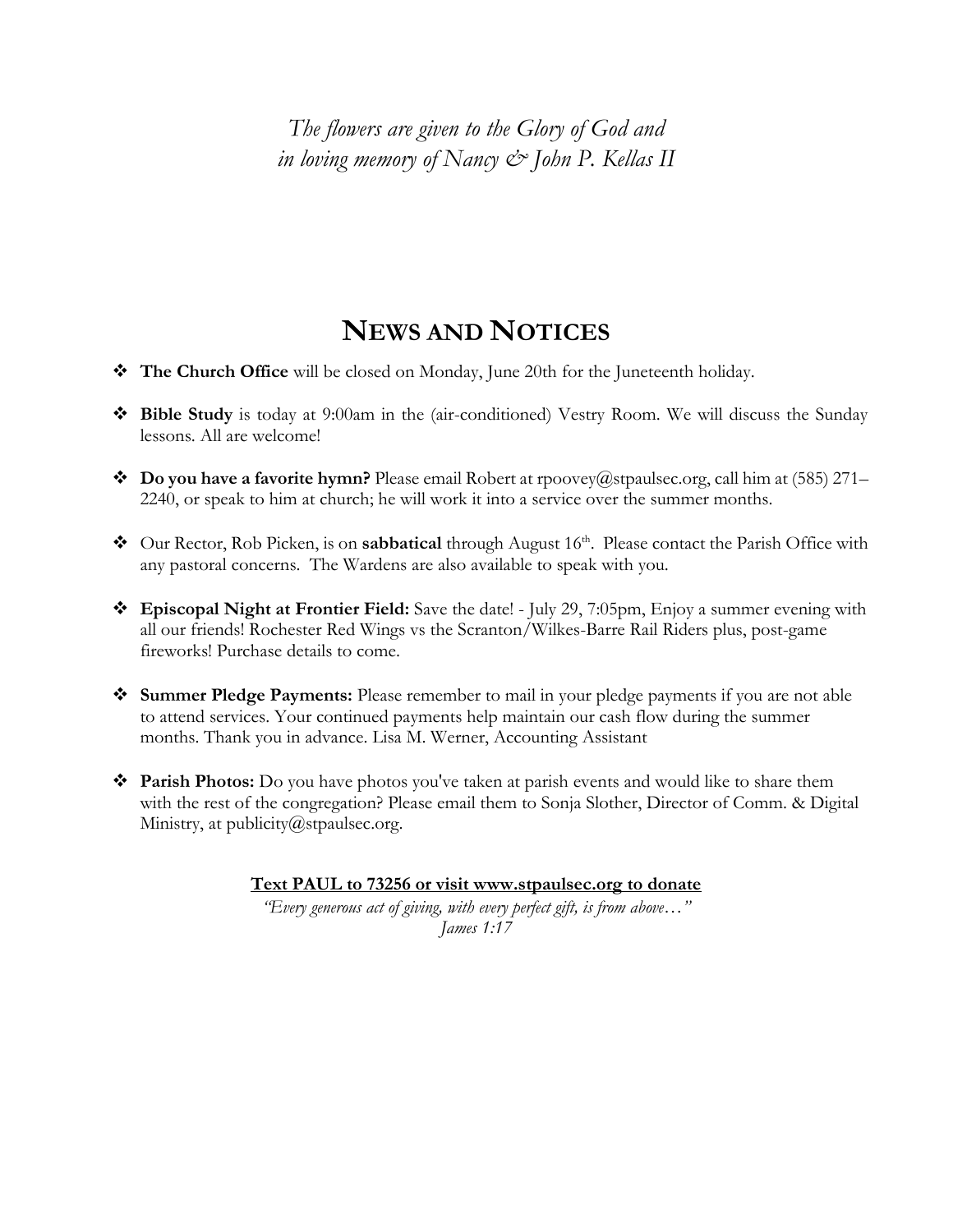## **PARISH PRAYER LIST**

We entrust into your unfailing care, Merciful God...

Nancy, Evan, Vickie, Scott, Jean, Meg, Rick, David, Bob, Donna, Ella, Merry Ann, Matthew, Nancy, Larry, Dean, Diane, Bob, Bill, and Tim.

*Almighty and eternal God, ruler of all things in heaven and earth: Mercifully accept the prayers of your people, and strengthen us to do your will; through Jesus Christ our Lord. Amen.*

## **WEEKLY SCHEDULE**

- 
- 9:00am Adult Faith Formation
- 10:00am Sunday School for Children
- 10:15am Holy Communion with Music THURSDAYS *Nursery Care provided. Live-Stream available.* 8:00am Morning Prayer (via Zoom)

SUNDAYS WEDNESDAYS 8:00am Holy Communion 12:00pm Holy Communion (Chantry)